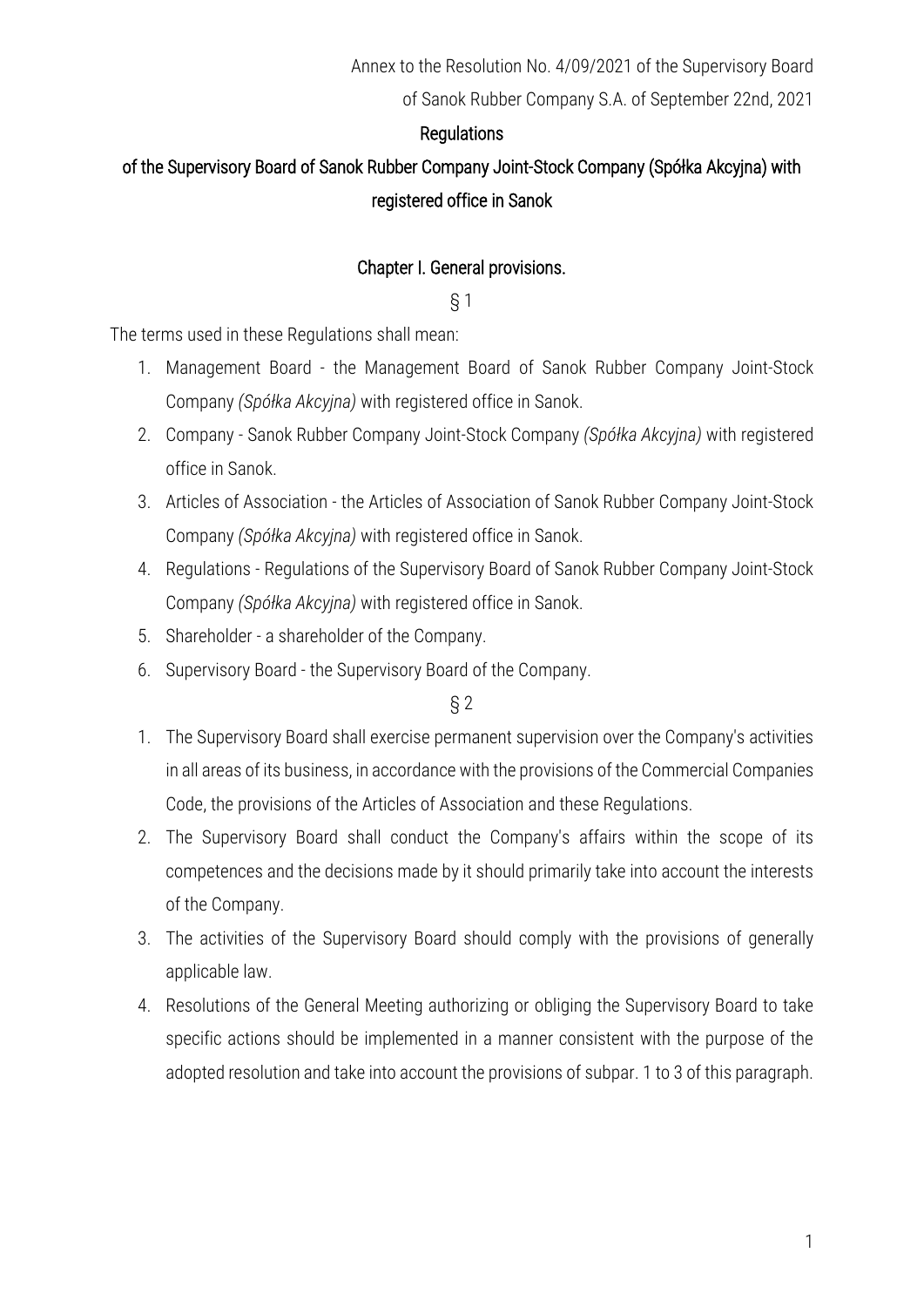- 1. The Supervisory Board shall perform its duties collectively, however it may delegate its members to perform specific supervisory tasks independently, the scope of which shall be determined by the Supervisory Board's resolution on delegating a Supervisory Board's member, and for this purpose appoint temporary committees from among the Supervisory Board members, the scope of which shall be determined by the Supervisory Board's resolution on the appointment of the committee. Members of the Supervisory Board delegated to perform specific supervisory tasks independently shall be required to submit to the Supervisory Board a written report on the tasks performed at the next meeting of the Supervisory Board, after performing any supervisory tasks independently.
- 2. In order to perform its duties, the Supervisory Board may inspect all documents of the Company, demand reports and explanations from the Management Board and employees, and review the Company's assets.
- 3. Restrictions on making documents available to members of the Supervisory Board and rooms may result only from the generally applicable law.
- 4. Members of the Supervisory Board shall perform their duties in person.
- 5. Decisions of the Supervisory Board shall be made in the form of resolutions.

## § 4

Members of the Supervisory Board shall take part in sessions of the general meeting, at the meeting's place or via means of bilateral electronic communication in real time, as numerously as necessary to enable to comment on the matters being discussed at the general meeting and to provide substantive answers to the questions asked during the general meeting.

- 1. The Supervisory Board shall give its opinions on drafts of resolutions to be put on the agenda of the General Meeting by the Management Board.
- 2. In addition to the tasks resulting from generally applicable law, once a year the Supervisory Board shall prepare and present to the Ordinary General Meeting for approval an annual report, which includes at least:
	- 1) information on the composition of the Supervisory Board and its committees, indicating which members of the Supervisory Board meet the independence criteria specified in the Act of May 11, 2017 on statutory auditors, auditing companies and public oversight and which of them do not have actual and significant relationships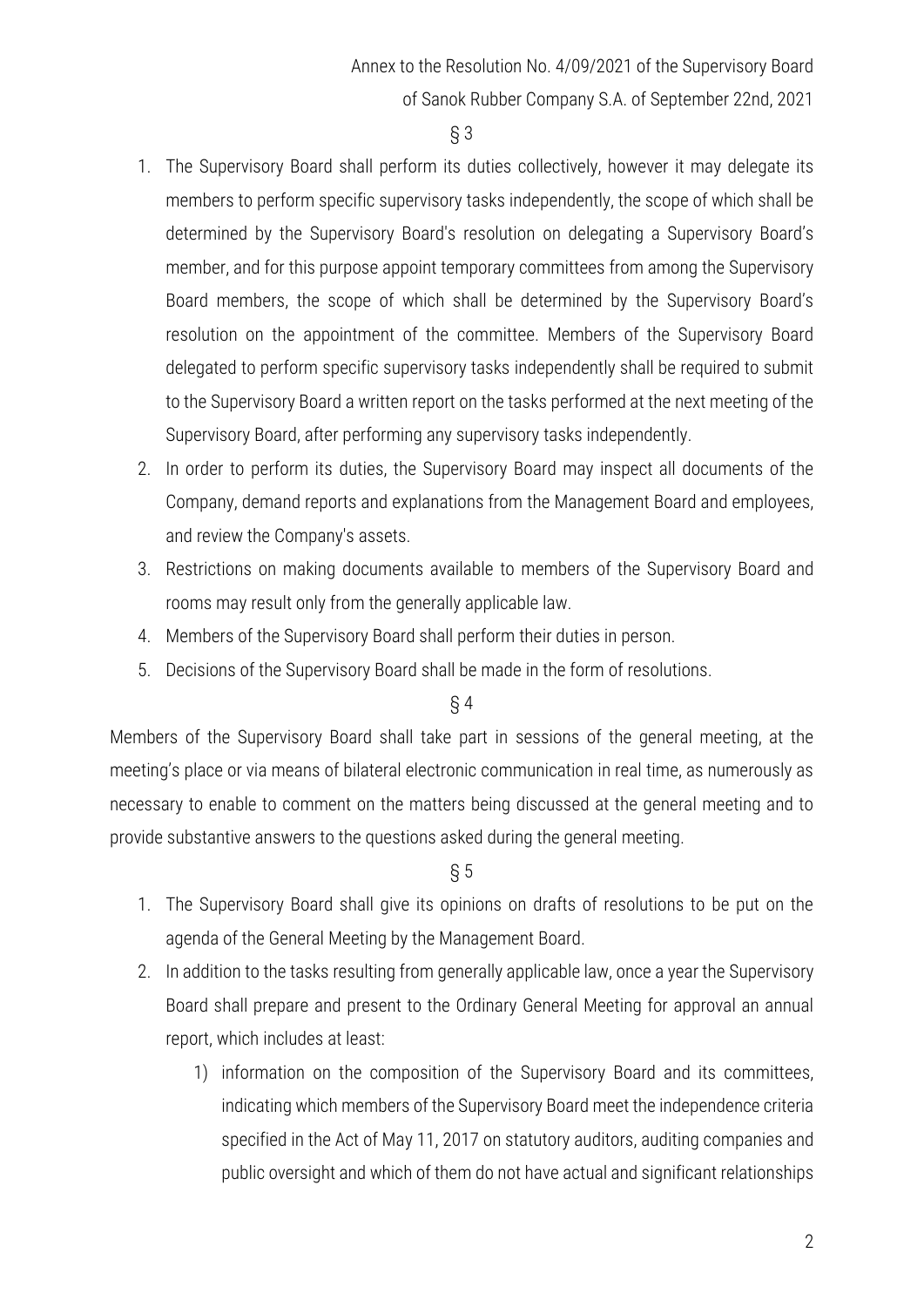with a shareholder holding at least 5% of the total number of votes in the Company, as well as information on the composition of the Supervisory Board in the context of its diversity,

- 2) summary of the activities of the Supervisory Board and its committees,
- 3) assessment of the Company's situation on a consolidated basis, including the assessment of internal control systems, risk management, compliance and internal audit functions, along with information on the actions taken by the Supervisory Board in order to make this assessment; such an assessment shall cover all significant control mechanisms, in particular those relating to reporting and operating activities,
- 4) assessment of the application by the Company of the corporate governance rules and the manner of fulfilling of the disclosure obligations regarding their application specified in the Stock Exchange Regulations and the regulations on current and periodic reports provided by issuers of securities, with information on the actions taken by the Supervisory Board in order to make such an assessment,
- 5) assessment of the legitimacy of expenses incurred by the Company and its group for supporting culture, sports, charities, media, social organizations, trade unions, etc.,
- 6) information on the degree of implementation of the diversity policy in relation to the Management Board and the Supervisory Board, including the implementation of the objectives of this policy.

- 1. Members of the Supervisory Board should be able to devote the necessary amount of time to perform their duties.
- 2. A member of the Supervisory Board should avoid professional or non-professional activity that could lead to a conflict of interest or adversely affect his/her reputation as a member of the Supervisory Board of the Company, and in the event of a conflict of interest, he/she should disclose it immediately.
- 3. A member of the Supervisory Board shall inform the Supervisory Board of any conflict of interest that has arisen or the possibility of its emergence, and shall not be involved in considering any matter in which a conflict of interest may arise in relation to him/her.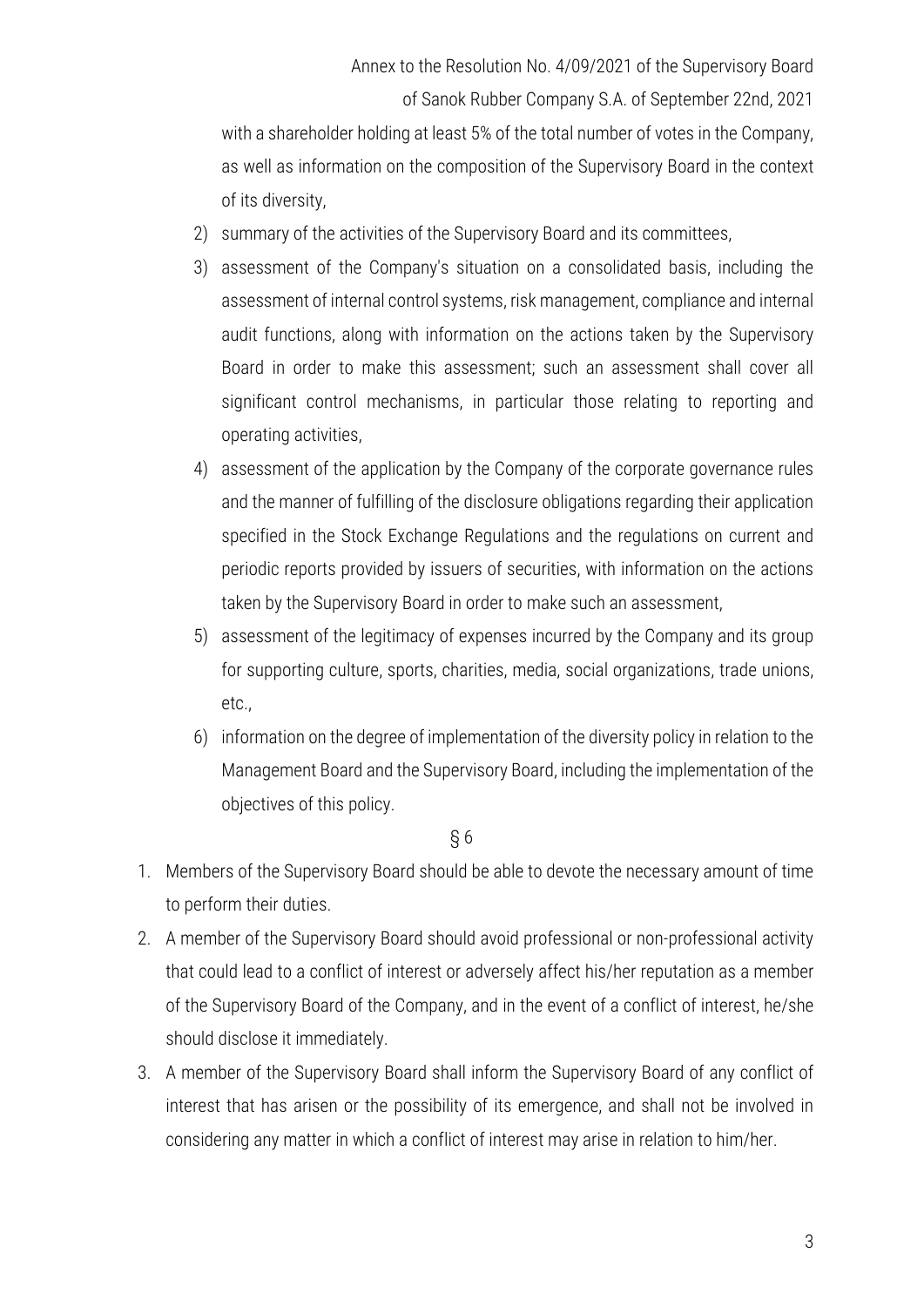- 4. A member of the Supervisory Board may not accept any benefits that could affect his/her impartiality and objectivity in making his/her decisions or adversely affect the assessment of the independence of his/her opinions and judgments.
- 5. If a Supervisory Board member considers that the decision of the Supervisory Board is contrary to the interest of the Company, he/she should request that his/her dissenting opinion on this matter be included in the minutes of the Supervisory Board meeting.

- 1. A member of the Supervisory Board shall provide the other members of the Supervisory Board and the Management Board of the Company with a statement on meeting the independence criteria specified in the Act of May 11, 2017 on statutory auditors, audit companies and public oversight, as well as on actual and significant relationships with a shareholder holding at least 5% of the total number of votes in the Company.
- 2. The Supervisory Board shall assess whether there are any relationships or circumstances that may affect the meeting of the independence criteria of the given Supervisory Board's member. The assessment of compliance with the independence criteria by members of the Supervisory Board shall be presented by the Supervisory Board in the report on the Supervisory Board's activities, which the Supervisory Board submits to the Ordinary General Meeting.

- 1. The Supervisory Board shall appoint the Audit Committee from among its members within the meaning of the Act of May 11, 2017 on statutory auditors, audit companies and public oversight, composed of three to five members, including the Chairman of the Audit Committee appointed by the Supervisory Board. The Supervisory Board shall establish the Regulations of the Audit Committee.
- 2. The Supervisory Board shall appoint the Appointment and Remuneration Committee from among its members composed of two to four members, including the Chairman of the Appointment and Remuneration Committee appointed by the Supervisory Board. The Supervisory Board shall establish the Regulations of the Appointment and Remuneration Committee.
- 3. A member of the audit committee shall be considered to have the knowledge and skills in the field of accounting or auditing of financial statements, in particular if he/she: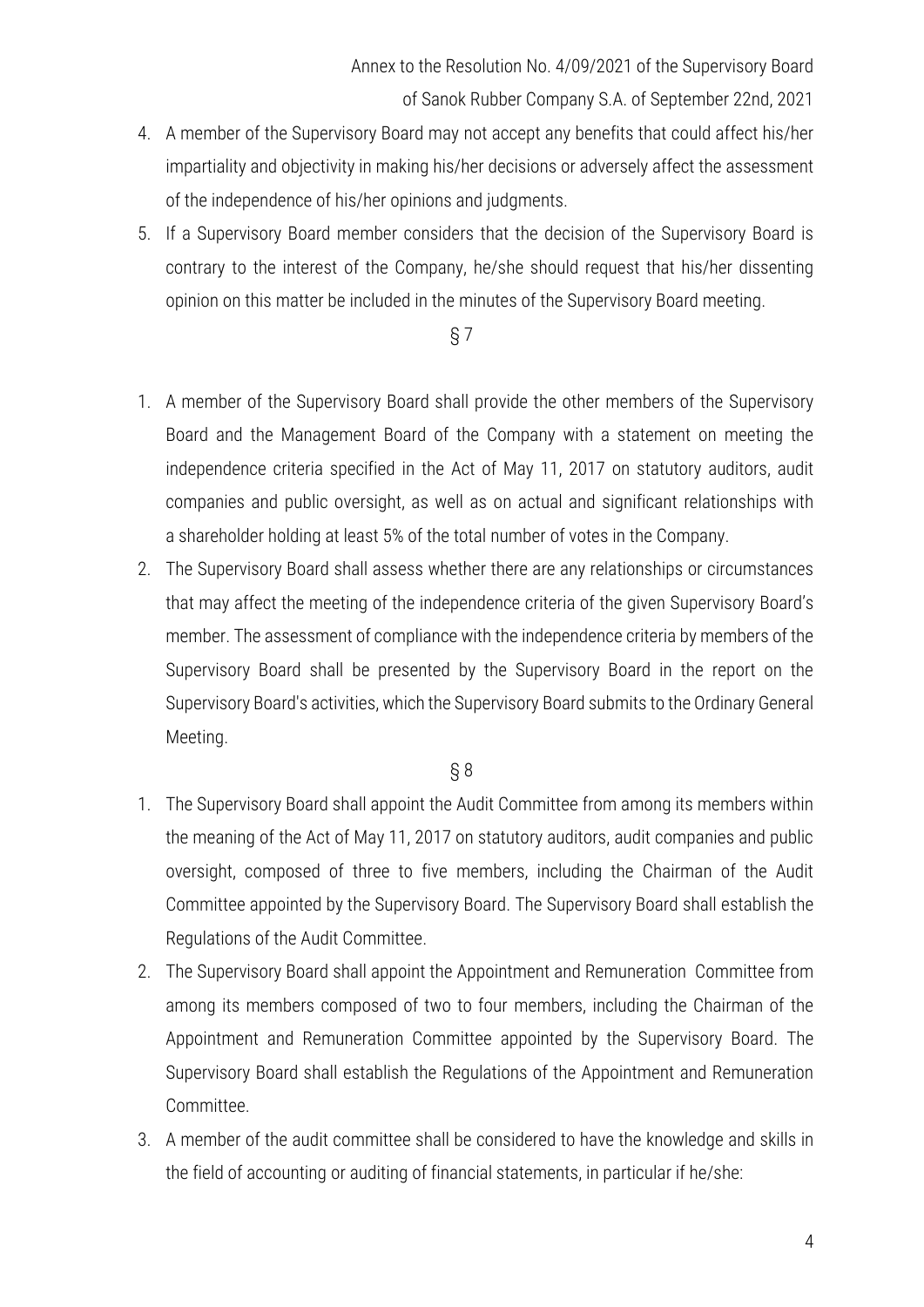- 1) has the qualifications of a statutory auditor, ACCA certificate (Association of Chartered Certified Accountants), CIMA Certificate (Chartered Institute of Management Accountants) or other specialist national or international qualifications / certificates confirming knowledge in the field of accounting or auditing of financial statements, or
- 2) has sufficient professional experience of at least two years in a position directly related to financial accounting, management accounting or auditing of financial statements.

In other cases, the knowledge and skills of a candidate for a member of the audit committee may be confirmed by his/her:

- 1) education related directly to accounting or auditing of financial statements, confirmed by a university diploma or completed specialized courses, training in accounting or auditing of financial statements, confirmed by diplomas or other documents, and
- 2) skills in the field of accounting or auditing of financial statements, acquired as part of professional experience.
- 4. A member of the Audit Committee shall be considered to have knowledge and skills in the industry in which the Company operates, in particular if he/she:
	- 1) has sufficient, at least three years, professional experience in a managerial or supervisory position in a company operating in the production of rubber products, confirmed by a certificate of employment or other document, or
	- 2) has an education directly related to the field of chemistry or technology in the field of chemistry, confirmed by a university diploma or completed specialized courses, training in this field, confirmed by diplomas or other documents.

## Chapter II. Composition of the Supervisory Board.

- 1. The Supervisory Board shall consists of 5 to 7 members.
- 2. The term of office of the Supervisory Board shall be three years.
- 3. Members of the Supervisory Board shall be elected and removed by the General Meeting.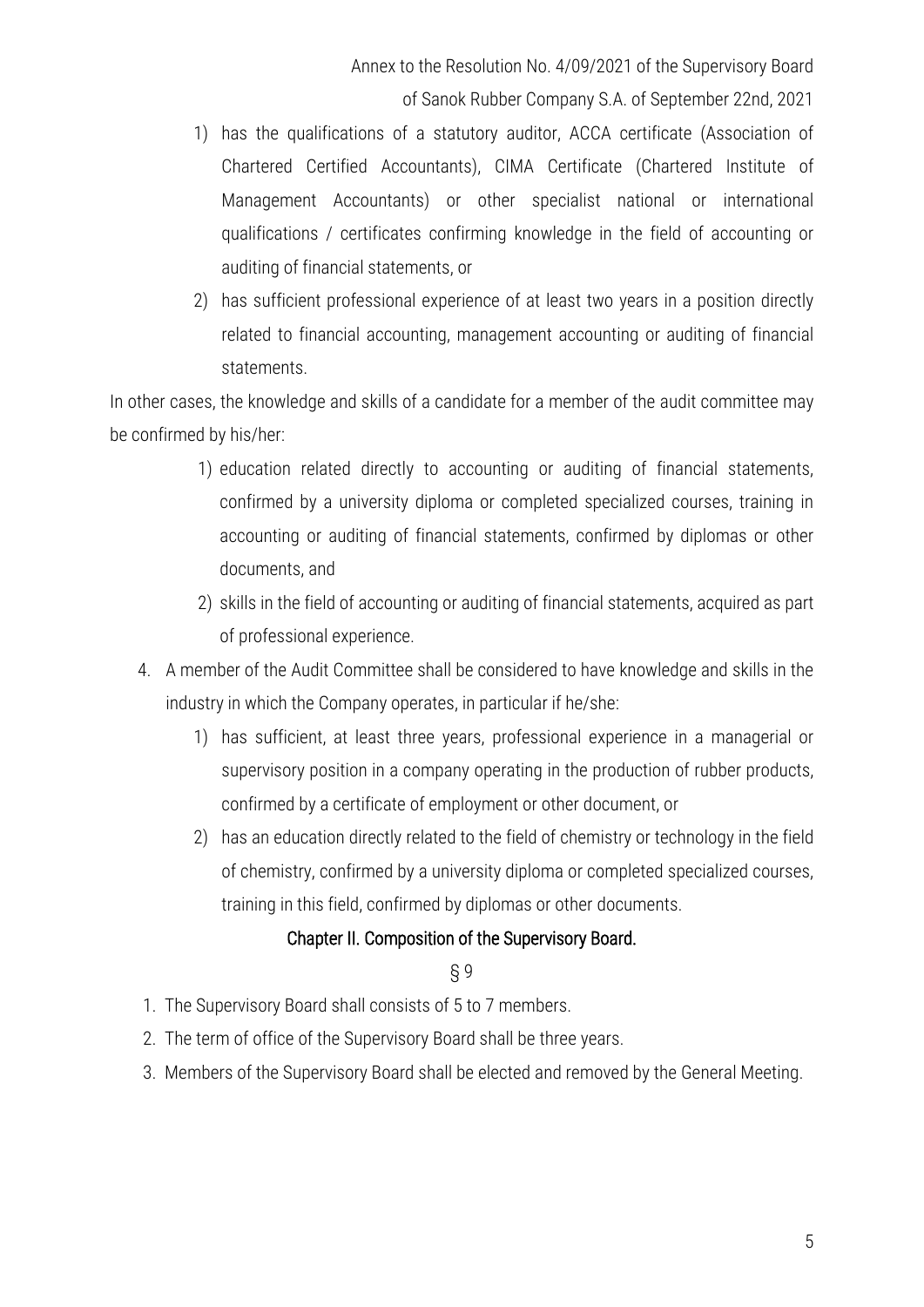- 1. The Supervisory Board shall consist of: Chairman of the Supervisory Board, Vice-Chairman of the Supervisory Board (Deputy Chairman of the Supervisory Board) and other members.
- 2. The remuneration of the members of the Supervisory Board shall be determined by General Meeting.
- 3. The Company will reimburse members of the Supervisory Board for reasonable costs incurred in connection with participation in the activities of the Board.
- 4. In reasonable cases, the Supervisory Board may, at the expense of the Company, employ experts, translators and other persons with special qualifications, however the relevant agreement in this regard will be signed by the Management Board.

On the terms set out in subpar. 4, the Supervisory Board may appoint a Secretary of the Supervisory Board, whose duties shall include:

- a) preparation of documentation required for convening and holding the meeting of the Supervisory Board,
- b) participating in the meetings of the Supervisory Board,
- c) keeping the minutes of the meetings of the Supervisory Board and presenting the minutes to the members of the Supervisory Board for signature,
- d) running the office of the Supervisory Board.

## Chapter III. Powers of the Supervisory Board.

- 1. The powers of the Supervisory Board, in addition to other matters reserved in accordance with the law or the Articles of Association, shall include:
	- 1) evaluation of the Management Board's report on the Company's operations and the financial statement for the previous financial year in terms of their compliance with books and documents, as well as with facts;
	- 2) evaluation of motions of the Management Board concerning distribution of profit or coverage of losses;
	- 3) submitting a written report on the outcomes of the evaluations to the General Meeting, referred to in points 1 and 2 above;
	- 4) concluding, terminating and changing contracts with members of the Management Board and establishing the principles of their remuneration and salary;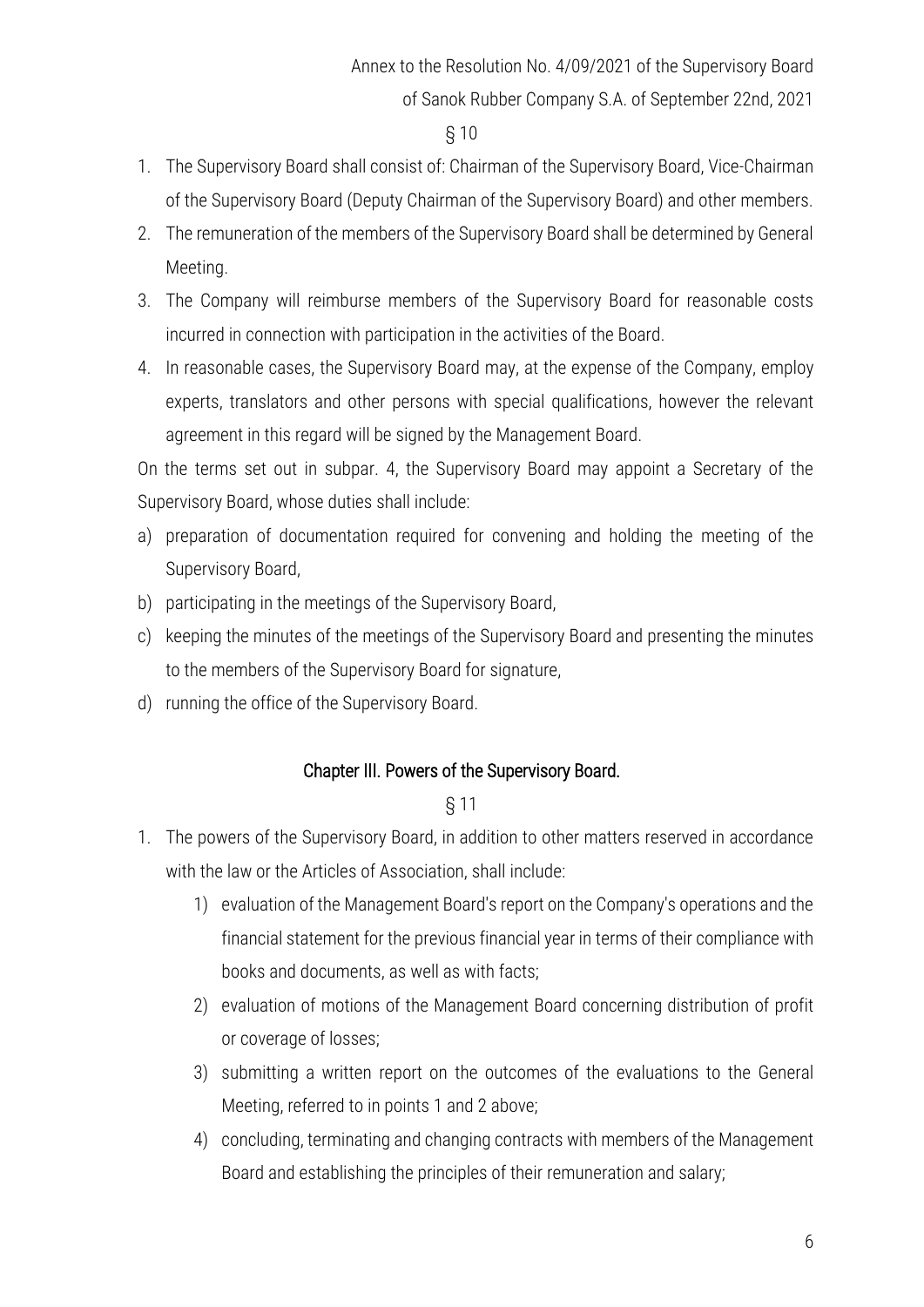- 5) appointing, suspending and dismissing the President of the Management Board, Members of the Management Board or the entire Management Board, as well as making decisions on the termination of such suspension;
- 6) accepting the motions of the Management Board regarding the acquisition and subscription of shares companies, as well as regarding the participation of the Company in other entities - the Supervisory Board may determine the amount, conditions and manner under which the Management Board may perform these above mentioned activities without the obligation to obtain the approval from the Supervisory Board;
- 7) delegating members of the Supervisory Board to temporarily perform the duties of members of the Management Board who have been dismissed, resigned or cannot perform their duties for other reasons;
- 8) making choice of an entity authorized to audit the financial statements, which will be entrusted with auditing the annual financial statements of the Company;
- 9) adoption a consolidated text of the amended Articles of Association;
- 10) expressing consent to purchase or sale of real estate, perpetual usufruct or a share in real estate or in perpetual usufruct;
- 11) expressing consent to prepayment against the expected dividend;
- 12) approving the long-term development plans of the Company and annual financial plans prepared by the Management Board;
- 13) approval of the annual budget and the quarterly budget;
- 14) approving expenditures not provided for in the approved budget and beyond the ordinary management of the Company in the amount exceeding USD 100,000 (one hundred thousand) or its equivalent calculated at the average USD exchange rate announced by the National Bank of Poland on the date of submission of the relevant motion by the Management Board to the Supervisory Board;
- 15) expressing consent to the sale of the Company's assets, the value of which exceeds 10% of the net value of fixed assets, excluding those constituting stocks marketable in the normal course of business;
- 16) expressing consent to contracting loans and long-term credits not provided for in the budget, other than trade credits incurred as part of the ordinary management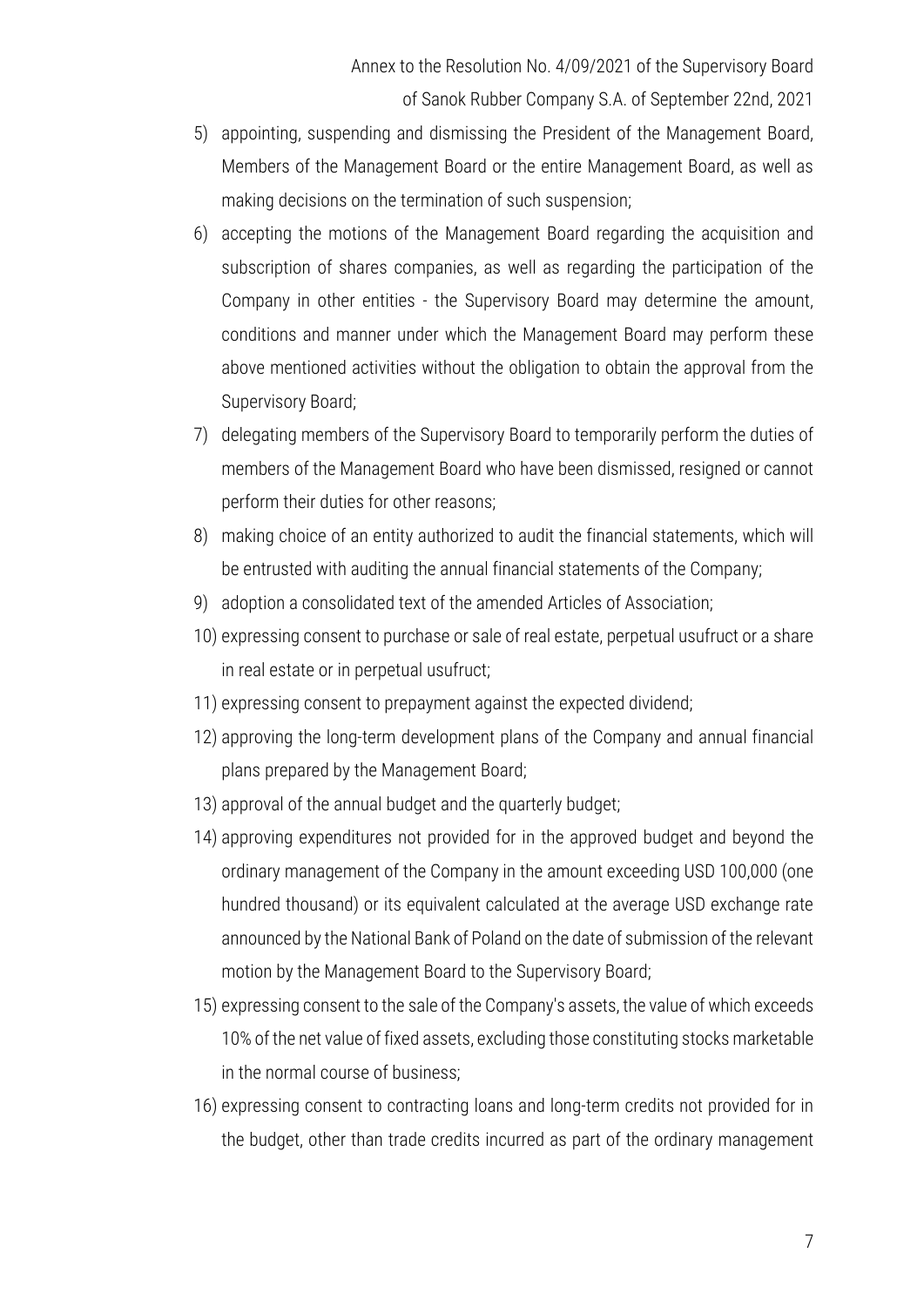of Sanok Rubber Company S.A. of September 22nd, 2021 of the Company, as well as granting sureties and guarantees not provided for in the

budget, and making non-budgetary encumbrances on assets;

- 17) expressing consent to employ advisers and other external persons in relation to the Company (except for statutory auditors) as consultants, lawyers or agents, if the total annual costs of engaging such persons would exceed USD 50,000 (fifty thousand) or their equivalent calculated at the average exchange rate announced by the National Bank of Poland on the day of submitting the motion to the Supervisory Board by the Management Board;
- 18) expressing consent to incurring liabilities not provided for in the budget, beyond the ordinary management of the Company, the value of which for one title exceeds USD 100,000 (one hundred thousand) or their equivalent calculated at the average USD exchange rate announced by the National Bank of Poland on the day of submitting the relevant motion by the Management Board to the Supervisory Board;
- 19) approving of the Regulations of the Management Board;
- 20) considering and giving opinions on matters put by the Management Board to the agenda of the General Meeting.
- 2. Employment contracts with members of the Management Board shall be concluded on behalf of the Company by the Chairman or any another representative of the Supervisory Board delegated from among its members. The same shall apply to other actions related to the employment relationship of a member of the Management Board. However, a prior resolution of the Supervisory Board shall be required to conclude and terminate an employment contract, as well as to determine the amount of remuneration for work.
- 3. If the transaction of the company with a affiliated entity requires the consent of the Supervisory Board, before adopting a resolution on expressing such a consent, the Supervisory Board shall assess whether there is a need to first consult an external entity that will evaluate the transaction and analyze its economic effects.
- 4. If the conclusion of a transaction with an affiliated entity requires the consent of the general meeting, the Supervisory Board shall prepare an opinion on the legitimacy of the conclusion of such a transaction. In such a case, the Supervisory Board shall assess whether there is the need to first consult with an external entity referred to in subpar. 3 above.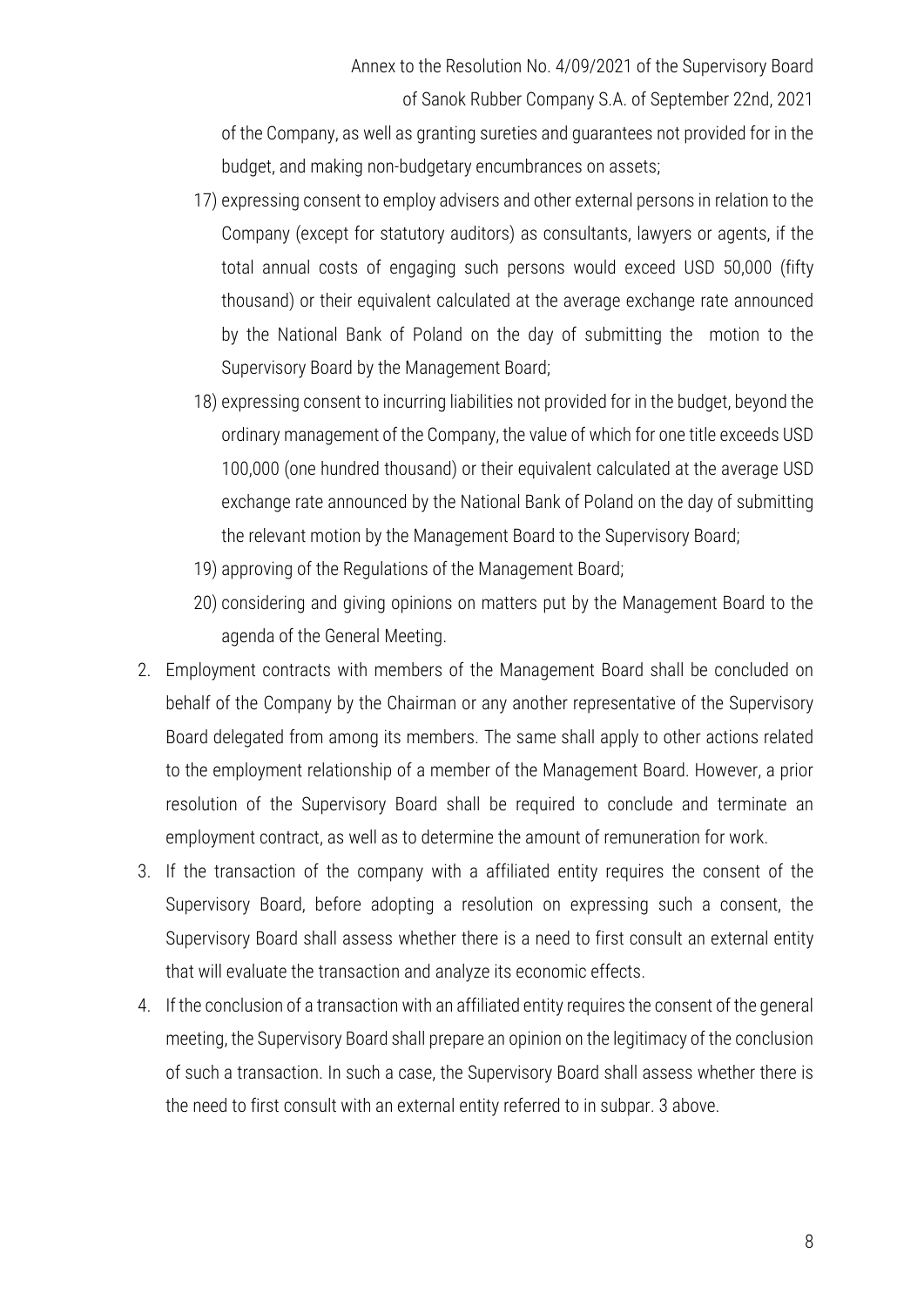#### Chapter IV. Meetings and resolutions of the Supervisory Board.

#### § 12

- 1. The Supervisory Board shall debate and adopt resolutions during the meetings held at the Company's registered office or in Warsaw or at any other place indicated in the notice convening the meeting.
- 2. In cases and on conditions as set out by general applicable law, the Articles of Association and the Regulations, the Supervisory Board may hold meetings using means of direct remote communication, as well as may adopt resolutions without holding a meeting.

- 1. The Chairman of the Supervisory Board, and in his/her absence, the Vice-Chairman of the Supervisory Board (Deputy Chairman of the Supervisory Board), shall convene the meetings of the Supervisory Board by written invitation sent not later than seven days before the scheduled date of the Supervisory Board's the meeting and shall chair the meeting. A written invitation convening a meeting of the Supervisory Board shall be sent to the members of the Supervisory Board via the e-mail system provided by the Company.
- 2. The period of time referred to in subpar. 1 above may be shortened by the Chairman of the Supervisory Board in reasonable cases.
- 3. Documents concerning the matters put on the agenda of the Supervisory Board meeting, in particular, drafts of resolutions, should be sent to members of the Supervisory Board via the electronic document sharing system provided by the Company not later than seven days before the scheduled date of the Supervisory Board's meeting.
- 4. The period of time limit referred to in subpar. 3 above may be shortened by person(s) convening a meeting of the Supervisory Board in reasonable cases.
- 5. During the first meeting of the Supervisory Board the resolutions on matters referred to in § 25 subpar. 2 point 5 of the Articles of Association may not be adopted except the resolutions on the appointment of a member or members of the Management Board in case the Management Board of the Company includes fewer members than required under provisions of the Articles of Association. The next meeting of the Supervisory Board may take place not earlier than seven days from the date of the first Supervisory Board's meeting; by that time the Supervisory Board may adopt resolutions pursuant to § 24 subpar. 2 or 4 of the Articles of Association, subject to the limitations specified in those provisions.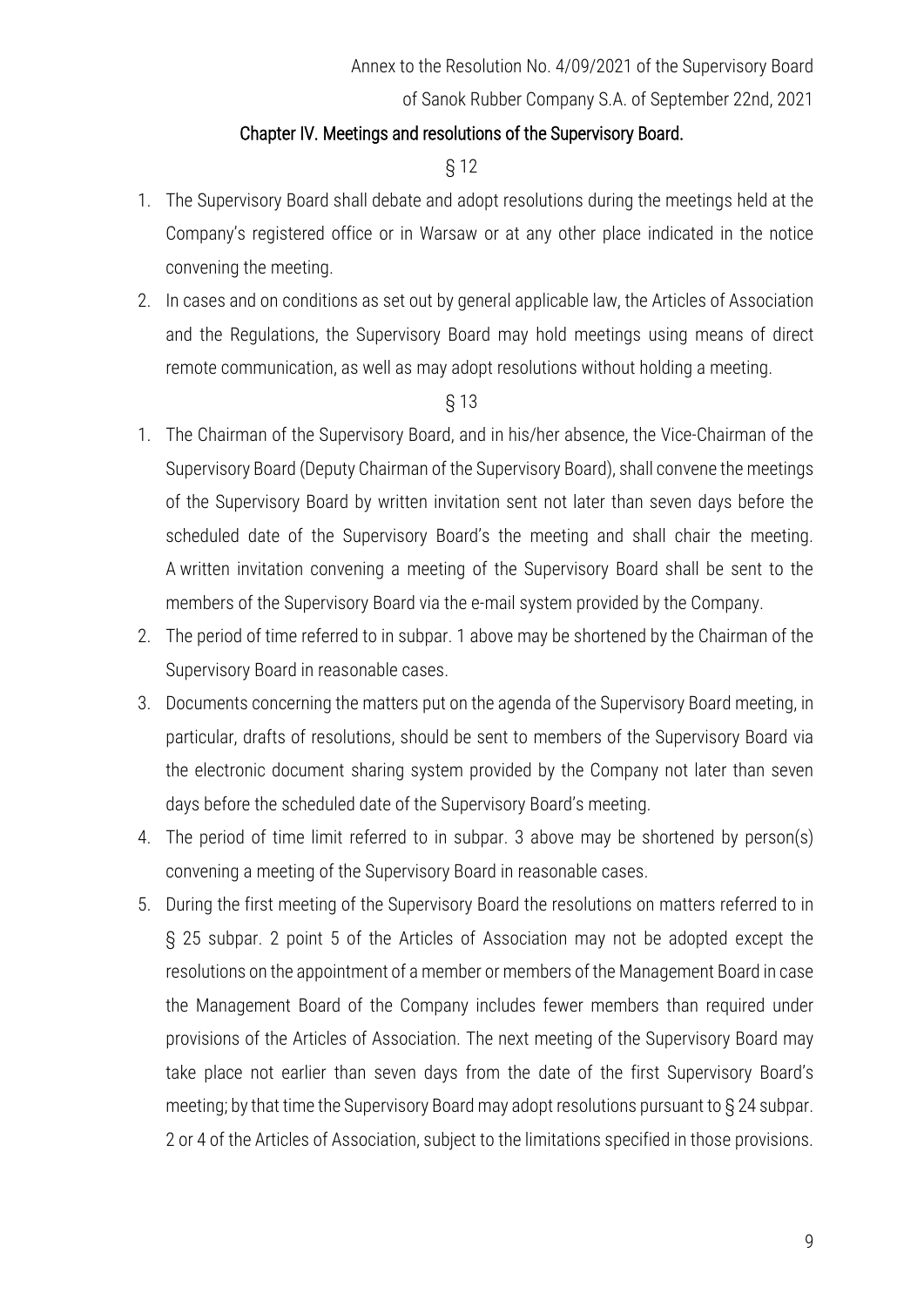#### § 14

- 1. The Supervisory Board shall hold meetings as needed, at least once a quarter.
- 2. The Management Board or two members of the Supervisory Board may request that a Supervisory Board's meeting be convened, specifying the proposed agenda. The Chairman of the Supervisory Board, and in his/her absence, the Vice-Chairman of the Supervisory Board (Deputy Chairman of the Supervisory Board), shall convene the meeting for a date not later than two weeks from the date of receipt of the request. If the Chairman of the Supervisory Board does not convene the meeting of the Supervisory Board in accordance with the provisions of this subparagraph, the applicant may convene it independently, specifying the date, place and agenda proposed. The agenda of the Supervisory Board's meeting shall cover the matters proposed in the request of convening the meeting. The meeting shall be chaired by a member of the Supervisory Board indicated by the members of the Supervisory Board who exercised the right to convene a Supervisory Board's meeting and in the case of convening a Supervisory Board's meeting by the Management Board - a member of the Supervisory Board indicated by the Management Board.

- 1. Subject to the provisions of subpar. 2, 4 and 5 below, the resolutions of the Supervisory Board shall be valid, if all members of the Supervisory Board have been invited in writing and at least half of the total number of members of the Supervisory Board have been present at the meeting, including the Chairman or Deputy Chairman of the Supervisory Board (Deputy Chairman of the Supervisory Board).
- 2. Resolutions of the Supervisory Board may be adopted by using means of direct remote communication, provided that all members of the Supervisory Board have been notified of the contents of the draft resolution.
- 3. Resolutions of the Supervisory Board adopted in the manner referred to in subpar. 2 shall be presented at the next meeting of the Supervisory Board along with the result of voting.
- 4. A resolution of the Supervisory Board may be adopted in writing if all members of the Supervisory Board have been notified of the contents of the draft resolution. The vote shall be cast by signing the resolution document appropriately - in the case of voting in favour of the resolution ("aye") or by submitting a declaration on the resolution document on voting against the resolution ("nay") or a declaration of abstention.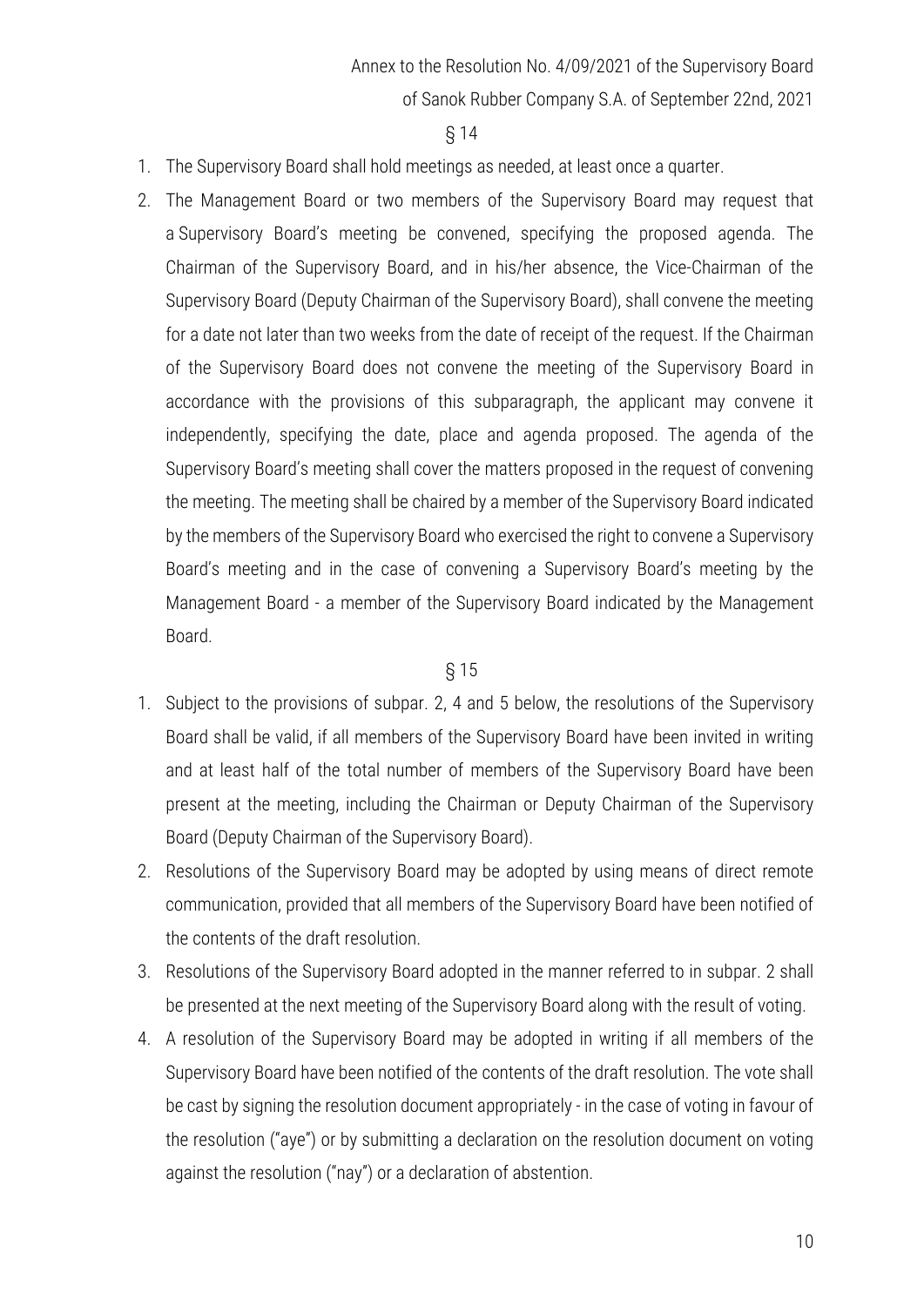- 5. Members of the Supervisory Board may participate in adopting resolutions of the Supervisory Board by casting their vote in writing via another member of the Supervisory Board. Voting in writing may not apply to matters put to the agenda during the meeting of the Supervisory Board.
- 6. In the written voting referred to in subpar. 4, resolutions may be adopted by the Supervisory Board in electronic form using the means of remote communication, provided that a secure electronic signature is used, verified with a valid qualified certificate. In such a case, the requirements specified in subpar. 4 shall apply.
- 7. Meetings of the Supervisory Board may be held by using means of direct remote communication, and the resolutions adopted in this mode shall be valid if all members of the Supervisory Board have been notified on the contents of draft of resolutions. The Supervisory Board shall define in the form of regulations detailed rules of holding and participating in meetings of the Supervisory Board by using means of direct remote communication.
- 8. Resolutions of the Supervisory Board shall be adopted by a simple majority of votes. In the event of a tie vote, the Chairman of the Supervisory Board shall have the casting vote.
- 9. Resolutions of the Supervisory Board shall be adopted in open voting, except for resolutions on matters referred to in § 25 subpar. 2 points 5 and 7 of the Articles of Association, for which a secret ballot shall be required.

- 1. Members of the Management Board of the Company shall be invited to meetings of the Supervisory Board, subject to subpar. 2.
- 2. Meetings of the Supervisory Board in matters relating directly to the Management Board or its members, in particular dismissal, liability and determination of remuneration, shall be held without the participation of the Management Board's members.

- 1. Meetings of the Supervisory Board shall be opened by the Chairman of the Supervisory Board, who chairs the meetings. In the absence of the Chairman, these acts shall be performed by the Vice-Chairman of the Supervisory Board (Deputy Chairman of the Supervisory Board) or another member of the Supervisory Board.
- 2. The meeting of the Supervisory Board shall begin with checking the attendance list and checking the correctness of convening of the meeting. Members of the Supervisory Board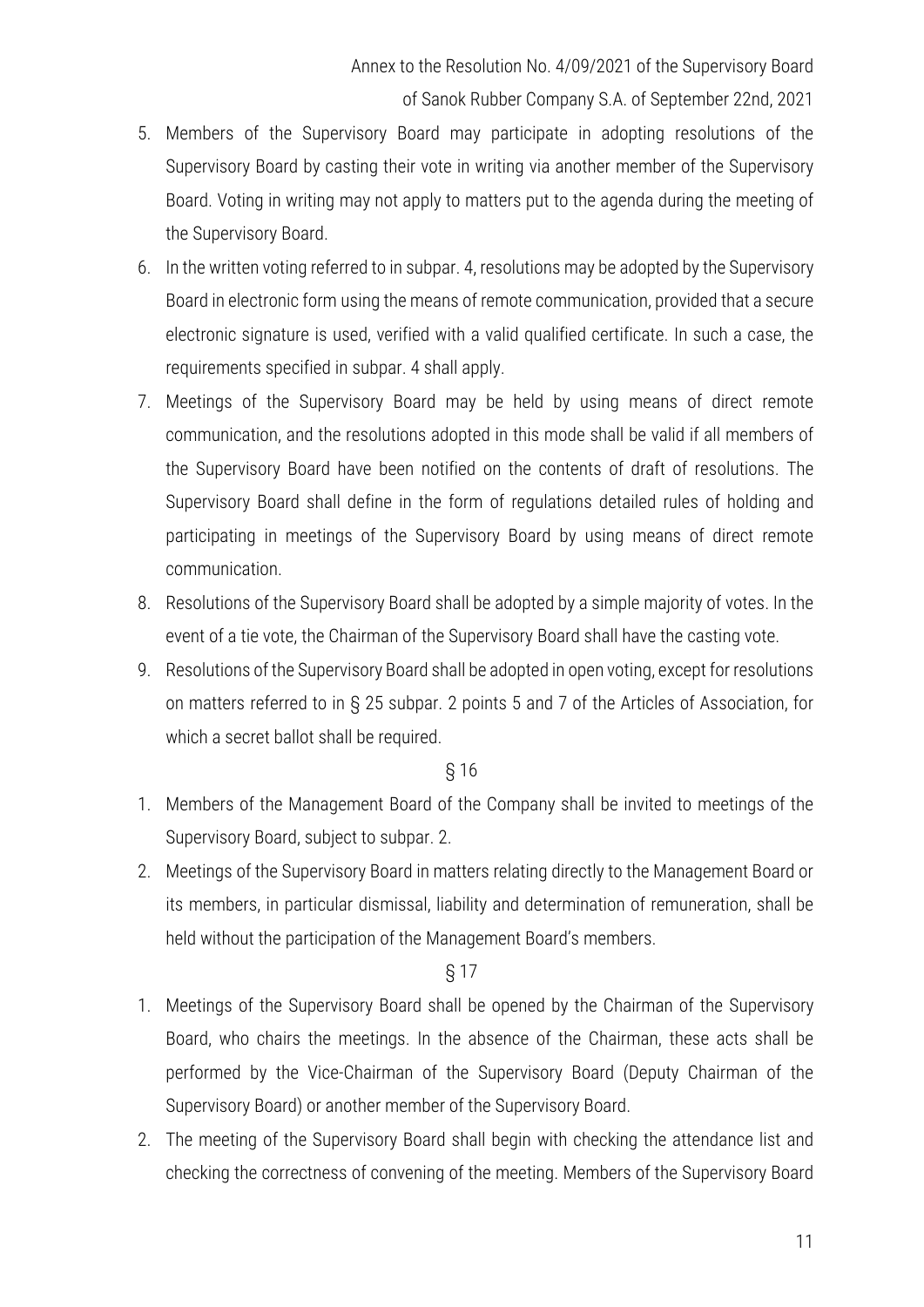who question the correctness of the convening of the meeting should submit reasonable reservations, which shall be disclosed in the minutes of the meeting.

3. In the event of reservations referred to in subpar. 2, the Chairman of the meeting shall order a discussion and then a voting on the merits of the reservations raised. If, as a result of the adopted resolution, it is found that the meeting has been convened in an incorrect manner, no further steps shall be taken and the Chairman shall close the meeting. Before closing the meeting, the Supervisory Board shall adopt a resolution on establishing the next possible date of the meeting as soon as possible.

#### § 18

- 1. After confirming that the meeting has been properly convened, the Chairman of the meeting shall present the agenda to the Supervisory Board's members. The agenda may be changed only if all members of the Supervisory Board are present and requires the adoption of resolutions in this regard by the Supervisory Board.
- 2. After reading the agenda or adopting the resolution referred to in subpar. 1, no objections as to the correctness of convening of the meeting by persons participating shall be acceptable.
- 3. After reading and accepting the agenda, the Chairman of the meeting shall order the execution of individual items of the agenda.

- 1. The minutes of the Supervisory Board meeting should include: the place of the meeting, date, the persons participating in the meeting, the agenda, the resolutions adopted, the number of votes cast in favour and against individual resolutions, as well as a possible dissenting opinion at the request of a Supervisory Board's member.
- 2. The minutes of the meeting shall be signed by all members of the Supervisory Board present at the meeting. Copies of invitations of all members of the Supervisory Board shall be attached to the minutes, also in the form of printouts of e-mail receipts.
- 3. No member of the Supervisory Board may refuse to sign the minutes, even if he / she voted against the resolution and regardless of whether he/she demanded that his dissenting opinion be marked in it. If any of the Supervisory Board members refuses to sign the minutes, the Chairman of the Supervisory Board shall mark it in the minutes.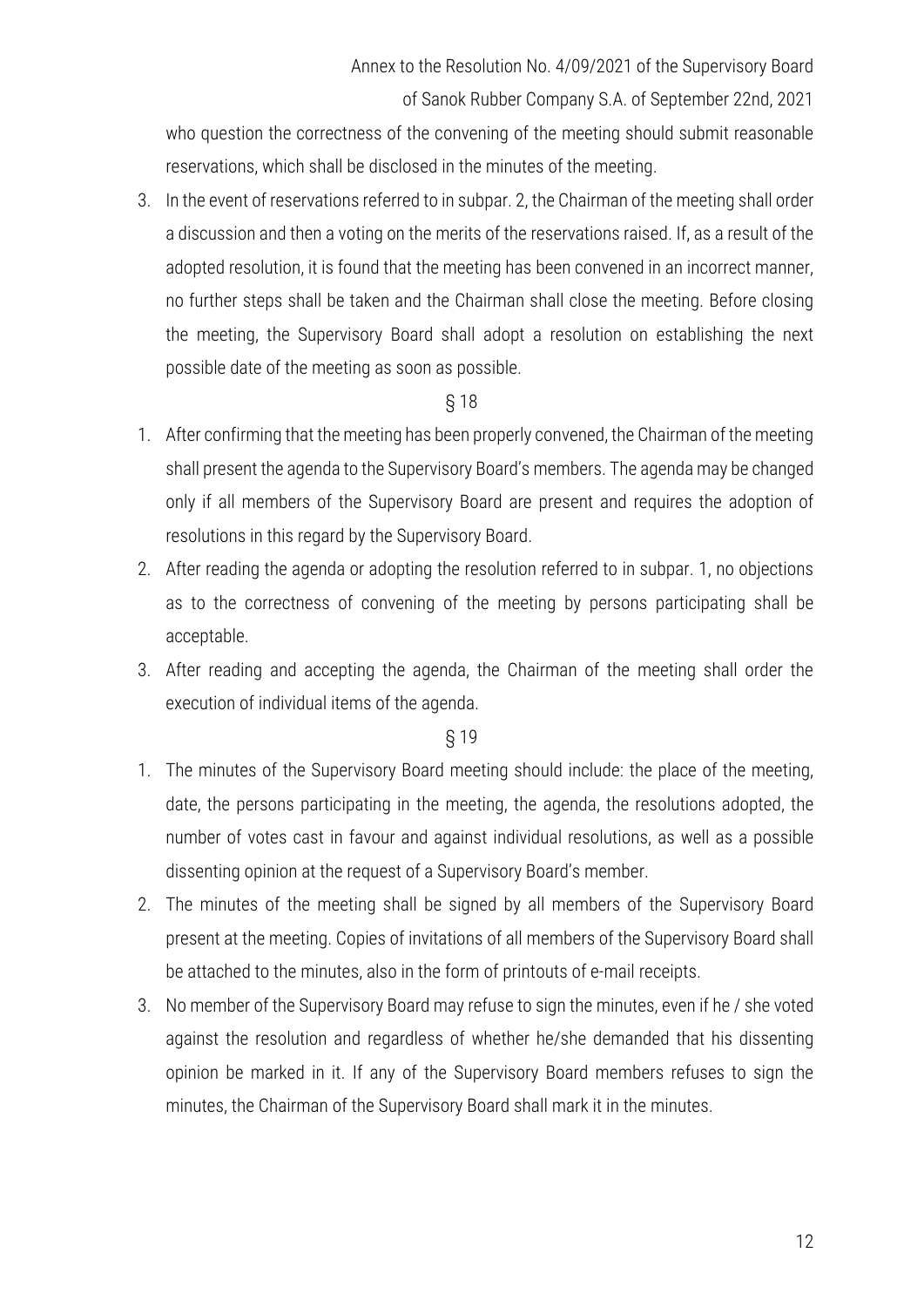4. The draft minutes of the Supervisory Board's meeting shall be sent to the members of the Supervisory Board immediately, but not later than within 14 days from the date of the meeting.

#### § 20

- 1. Documentation related to the meetings of the Supervisory Board shall be kept in the Supervisory Board's office.
- 2. At the each meeting of the Supervisory Board at the latest, the members present at the previous meeting shall sign the minutes of the previous meeting in person or with an electronic signature.
- 3. Members of the Supervisory Board may also submit requests for a copy of the minutes to be sent to them after it has been drawn up.
- 4. Materials prepared by the Management Board and members of the Supervisory Board shall constitute an attachment to the minutes.

§ 21

- 1. Reservations regarding the contents of the minutes may be submitted by members of the Supervisory Board during the next meeting.
- 2. In case the objections regarding the contents of the minutes have been submitted, the person taking the minutes shall be called to attend the meeting of the Supervisory Board, unless he/she is present at the meeting.
- 3. Changing the minutes of the meeting requires a resolution of the Supervisory Board indicating the scope of changes introduced to the minutes. Adoption of a resolution in this mode does not constitute a change to the agenda of the Supervisory Board's meeting.

## Chapter V. Final provisions.

- 1. In matters not regulated in these Regulations, the provisions of generally applicable law, the provisions of the Articles of Association and resolutions of the General Meeting shall apply.
- 2. The list of e-mail addresses of Supervisory Board members shall constitute the appendix to the Regulations. A member of the Supervisory Board shall be obliged to notify the Chairman of the Supervisory Board of a change in his/her e-mail address. Changing the